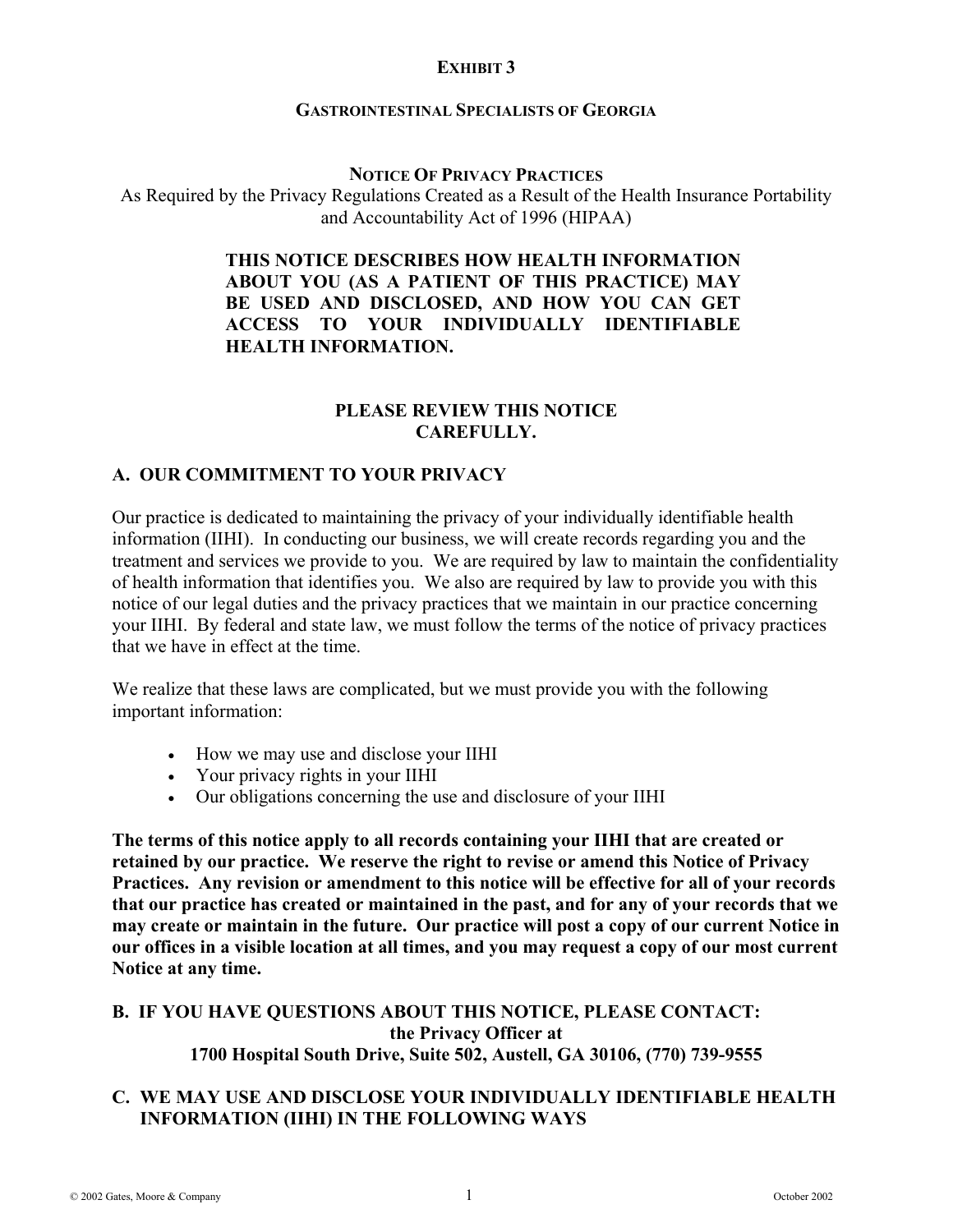The following categories describe the different ways in which we may use and disclose your IIHI.

**1. Treatment**. Our practice may use your IIHI to treat you. For example, we may ask you to have laboratory tests (such as blood or urine tests), and we may use the results to help us reach a diagnosis. We might use your IIHI in order to write a prescription for you, or we might disclose your IIHI to a pharmacy when we order a prescription for you. Many of the people who work for our practice – including, but not limited to, our doctors and nurses – may use or disclose your IIHI in order to treat you or to assist others in your treatment. Additionally, we may disclose your IIHI to others who may assist in your care, such as your spouse, children or parents. Finally, we may also disclose your IIHI to other health care providers for purposes related to your treatment.

**2. Payment**. Our practice may use and disclose your IIHI in order to bill and collect payment for the services and items you may receive from us. For example, we may contact your health insurer to certify that you are eligible for benefits (and for what range of benefits), and we may provide your insurer with details regarding your treatment to determine if your insurer will cover, or pay for, your treatment. We also may use and disclose your IIHI to obtain payment from third parties that may be responsible for such costs, such as family members. Also, we may use your IIHI to bill you directly for services and items. We may disclose your IIHI to other health care providers and entities to assist in their billing and collection efforts.

**3. Health Care Operations**. Our practice may use and disclose your IIHI to operate our business. As examples of the ways in which we may use and disclose your information for our operations, our practice may use your IIHI to evaluate the quality of care you received from us, or to conduct cost-management and business planning activities for our practice. We may disclose your IIHI to other health care providers and entities to assist in their health care operations.

**4. Appointment Reminders, Billing Activities, Laboratory and Diagnostic Test Results.** Our practice may use and disclose your IIHI to contact you and remind you of an appointment and to discuss billing activities and laboratory and diagnostic test results.

**5. Treatment Options**. Our practice may use and disclose your IIHI to inform you of potential treatment options or alternatives.

**6. Health-Related Benefits and Services**. Our practice may use and disclose your IIHI to inform you of health-related benefits or services that may be of interest to you.

**7. Release of Information to Family/Friends**. Our practice may release your IIHI to a friend or family member that is involved in your care, or who assists in taking care of you. For example, a parent may ask their child to accompany them to the physician's office for treatment. In this example, the child may have access to their parent's medical information.

**8. Disclosures Required By Law**. Our practice will use and disclose your IIHI when we are required to do so by federal, state or local law.

## **D. USE AND DISCLOSURE OF YOUR IIHI IN CERTAIN SPECIAL CIRCUMSTANCES**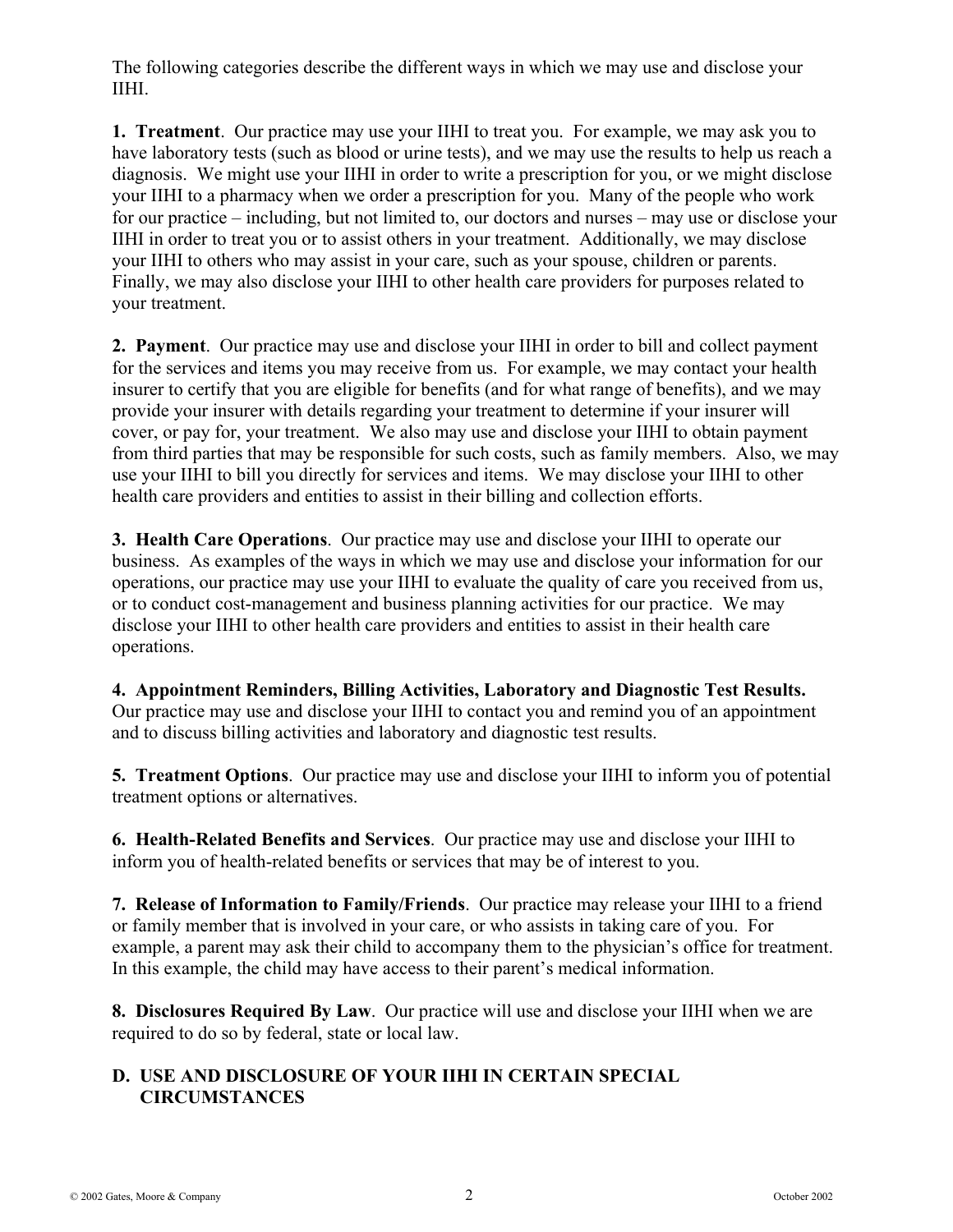The following categories describe unique scenarios in which we may use or disclose your identifiable health information:

**1. Public Health Risks**. Our practice may disclose your IIHI to public health authorities that are authorized by law to collect information for the purpose of:

- maintaining vital records, such as births and deaths
- reporting child abuse or neglect
- preventing or controlling disease, injury or disability
- notifying a person regarding potential exposure to a communicable disease
- notifying a person regarding a potential risk for spreading or contracting a disease or condition
- reporting reactions to drugs or problems with products or devices
- notifying individuals if a product or device they may be using has been recalled
- notifying appropriate government agency(ies) and authority(ies) regarding the potential abuse or neglect of an adult patient (including domestic violence); however, we will only disclose this information if the patient agrees or we are required or authorized by law to disclose this information
- notifying your employer under limited circumstances related primarily to workplace injury or illness or medical surveillance.

**2. Health Oversight Activities**. Our practice may disclose your IIHI to a health oversight agency for activities authorized by law. Oversight activities can include, for example, investigations, inspections, audits, surveys, licensure and disciplinary actions; civil, administrative, and criminal procedures or actions; or other activities necessary for the government to monitor government programs, compliance with civil rights laws and the health care system in general.

**3. Lawsuits and Similar Proceedings**. Our practice may use and disclose your IIHI in response to a court or administrative order, if you are involved in a lawsuit or similar proceeding. We also may disclose your IIHI in response to a discovery request, subpoena, or other lawful process by another party involved in the dispute, but only if we have made an effort to inform you of the request or to obtain an order protecting the information the party has requested.

**4. Law Enforcement**. We may release IIHI if asked to do so by a law enforcement official:

- Regarding a crime victim in certain situations, if we are unable to obtain the person's agreement
- Concerning a death we believe has resulted from criminal conduct
- Regarding criminal conduct at our offices
- In response to a warrant, summons, court order, subpoena or similar legal process
- To identify/locate a suspect, material witness, fugitive or missing person
- In an emergency, to report a crime (including the location or victim(s) of the crime, or the description, identity or location of the perpetrator)

**5. Deceased Patients**. Our practice may release IIHI to a medical examiner or coroner to identify a deceased individual or to identify the cause of death. If necessary, we also may release information in order for funeral directors to perform their jobs.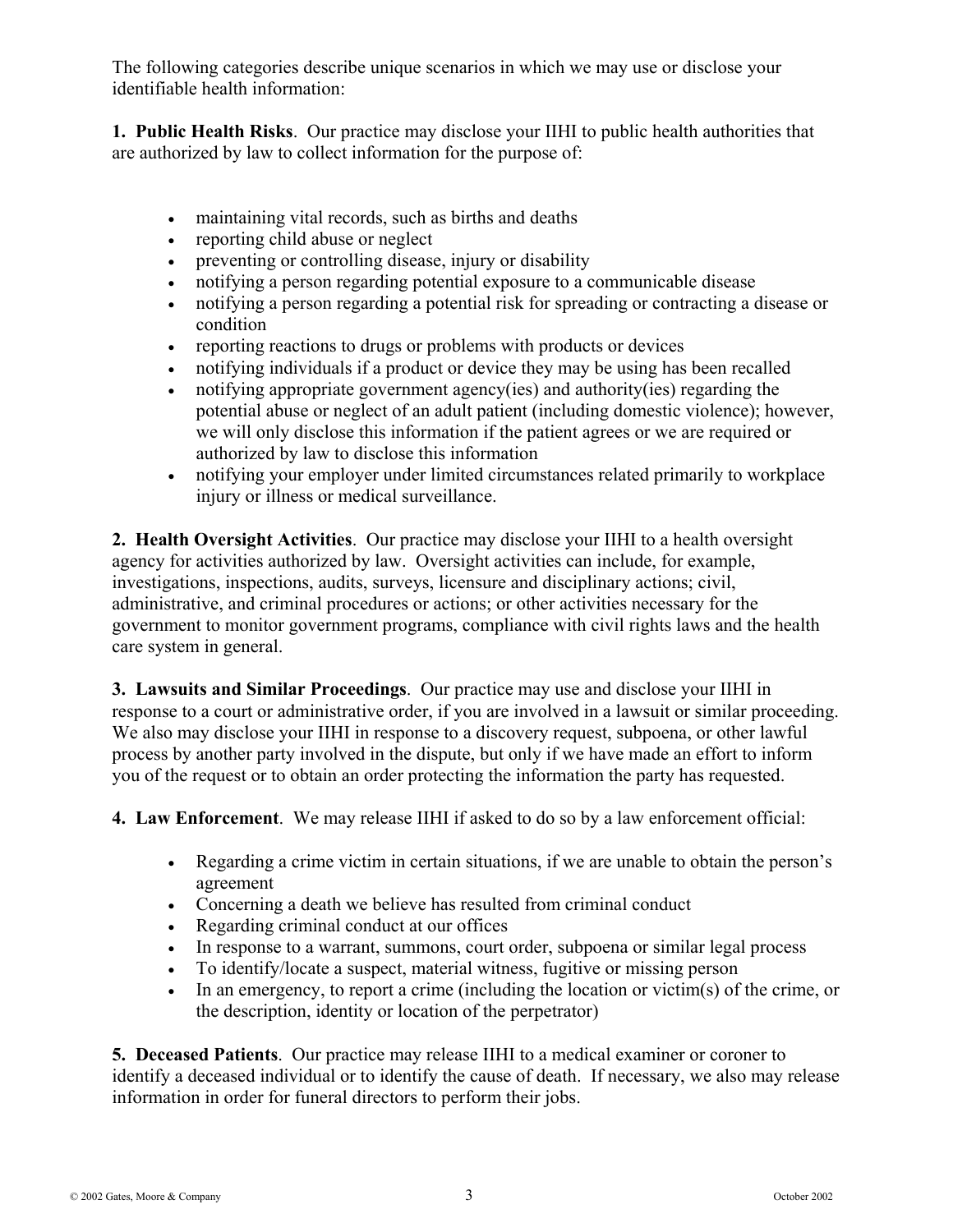**6. Organ and Tissue Donation**. Our practice may release your IIHI to organizations that handle organ, eye or tissue procurement or transplantation, including organ donation banks, as necessary to facilitate organ or tissue donation and transplantation if you are an organ donor.

**7. Research**. Our practice may use and disclose your IIHI for research purposes in certain limited circumstances. Our practice may use your IIHI to determine whether you would qualify for research screenings and studies. We will obtain your written authorization to use your IIHI for research purposes except when an Institutional Review Board or Privacy Board has determined that the waiver of your authorization satisfies the following: (i) the use or disclosure involves no more than a minimal risk to your privacy based on the following: (A) an adequate plan to protect the identifiers from improper use and disclosure; (B) an adequate plan to destroy the identifiers at the earliest opportunity consistent with the research (unless there is a health or research justification for retaining the identifiers or such retention is otherwise required by law); and (C) adequate written assurances that the PHI will not be re-used or disclosed to any other person or entity (except as required by law) for authorized oversight of the research study, or for other research for which the use or disclosure would otherwise be permitted; (ii) the research could not practicably be conducted without the waiver; and (iii) the research could not practicably be conducted without access to and use of the PHI.

**8. Serious Threats to Health or Safety**. Our practice may use and disclose your IIHI when necessary to reduce or prevent a serious threat to your health and safety or the health and safety of another individual or the public. Under these circumstances, we will only make disclosures to a person or organization able to help prevent the threat.

**9. Military**. Our practice may disclose your IIHI if you are a member of U.S. or foreign military forces (including veterans) and if required by the appropriate authorities.

**10. National Security**. Our practice may disclose your IIHI to federal officials for intelligence and national security activities authorized by law. We also may disclose your IIHI to federal officials in order to protect the President, other officials or foreign heads of state, or to conduct investigations.

**11. Inmates**. Our practice may disclose your IIHI to correctional institutions or law enforcement officials if you are an inmate or under the custody of a law enforcement official. Disclosure for these purposes would be necessary: (a) for the institution to provide health care services to you, (b) for the safety and security of the institution, and/or (c) to protect your health and safety or the health and safety of other individuals.

**12. Workers' Compensation**. Our practice may release your IIHI for workers' compensation and similar programs.

# **E. YOUR RIGHTS REGARDING YOUR IIHI**

You have the following rights regarding the IIHI that we maintain about you:

**1. Confidential Communications**. You have the right to request that our practice communicate with you about your health and related issues in a particular manner or at a certain location. For instance, you may ask that we contact you at home, rather than work. In order to request a type of confidential communication, you must make a written request to **Privacy Official, 1700 Hospital South Drive, Suite 502, Austell, GA 30106** specifying the requested method of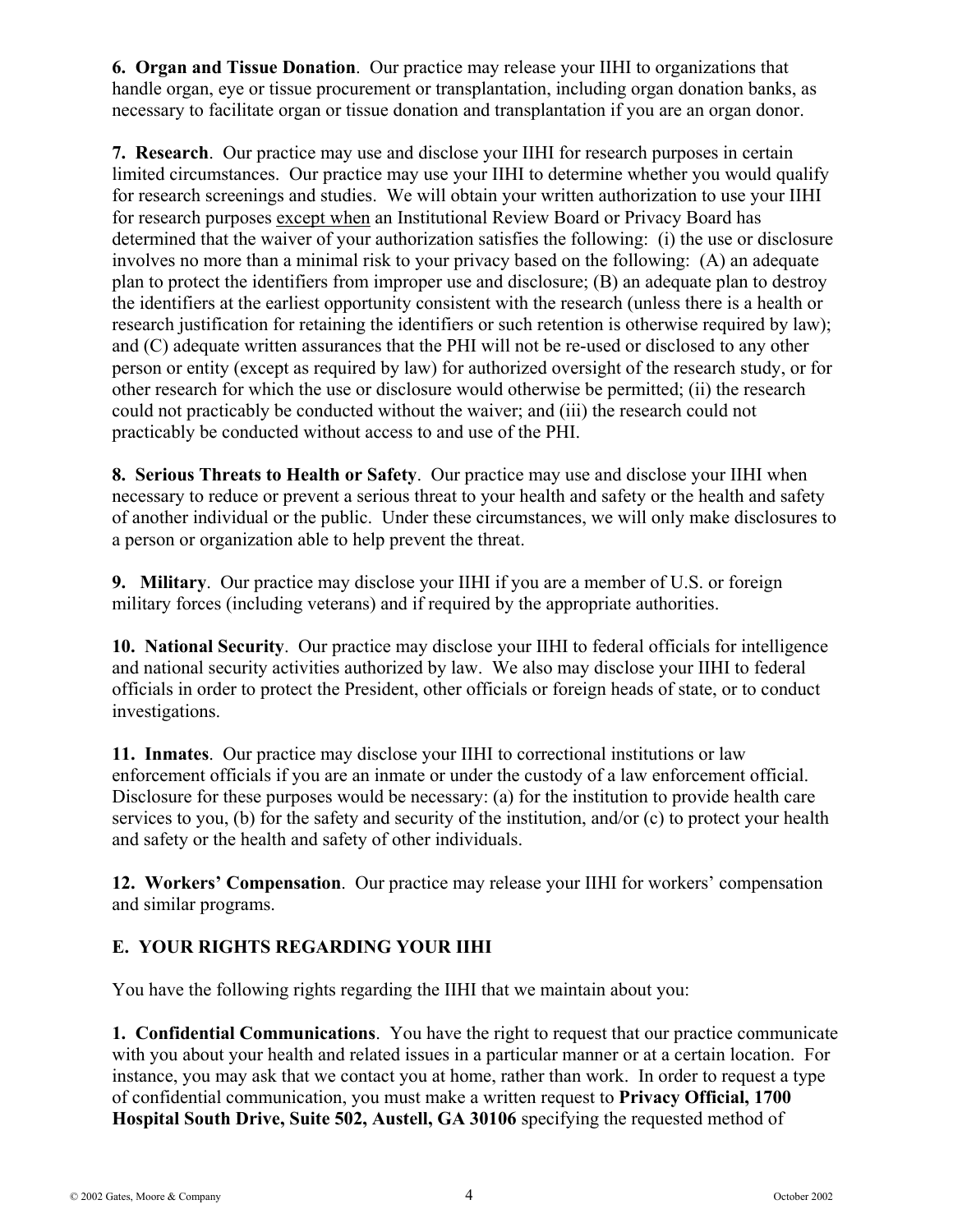contact, or the location where you wish to be contacted. Our practice will accommodate **reasonable** requests. You do not need to give a reason for your request.

**2. Requesting Restrictions**. You have the right to request a restriction in our use or disclosure of your IIHI for treatment, payment or health care operations. Additionally, you have the right to request that we restrict our disclosure of your IIHI to only certain individuals involved in your care or the payment for your care, such as family members and friends. **We are not required to agree to your request**; however, if we do agree, we are bound by our agreement except when otherwise required by law, in emergencies, or when the information is necessary to treat you. In order to request a restriction in our use or disclosure of your IIHI, you must make your request in writing to **Privacy Official, 1700 Hospital South Drive, Suite 502, Austell, GA 30106.** Your request must describe in a clear and concise fashion:

- (a) the information you wish restricted;
- (b) whether you are requesting to limit our practice's use, disclosure or both; and
- (c) to whom you want the limits to apply.

**3. Inspection and Copies**. You have the right to inspect and obtain a copy of the IIHI that may be used to make decisions about you, including patient medical records and billing records, but not including psychotherapy notes. You must submit your request in writing to **Privacy Official, 1700 Hospital South Drive, Suite 502, Austell, GA 30106** in order to inspect and/or obtain a copy of your IIHI. Our practice may charge a fee for the costs of copying, mailing, labor and supplies associated with your request. Our practice may deny your request to inspect and/or copy in certain limited circumstances; however, you may request a review of our denial. Another licensed health care professional chosen by us will conduct reviews.

**4. Amendment**. You may ask us to amend your health information if you believe it is incorrect or incomplete, and you may request an amendment for as long as the information is kept by or for our practice. To request an amendment, your request must be made in writing and submitted to **Privacy Official, 1700 Hospital South Drive, Suite 502, Austell, GA 30106.** You must provide us with a reason that supports your request for amendment. Our practice will deny your request if you fail to submit your request (and the reason supporting your request) in writing. Also, we may deny your request if you ask us to amend information that is in our opinion: (a) accurate and complete; (b) not part of the IIHI kept by or for the practice; (c) not part of the IIHI which you would be permitted to inspect and copy; or (d) not created by our practice, unless the individual or entity that created the information is not available to amend the information.

**5. Accounting of Disclosures**. All of our patients have the right to request an "accounting of disclosures." An "accounting of disclosures" is a list of certain non-routine disclosures our practice has made of your IIHI for non-treatment, non-payment or non-operations purposes. Use of your IIHI as part of the routine patient care in our practice is not required to be documented. For example, the doctor sharing information with the nurse; or the billing department using your information to file your insurance claim. In order to obtain an accounting of disclosures, you must submit your request in writing to **Privacy Official, 1700 Hospital South Drive, Suite 502, Austell, GA 30106.** All requests for an "accounting of disclosures" must state a time period, which may not be longer than six (6) years from the date of disclosure and may not include dates before April 14, 2003. The first list you request within a 12-month period is free of charge, but our practice may charge you for additional lists within the same 12-month period. Our practice will notify you of the costs involved with additional requests, and you may withdraw your request before you incur any costs.